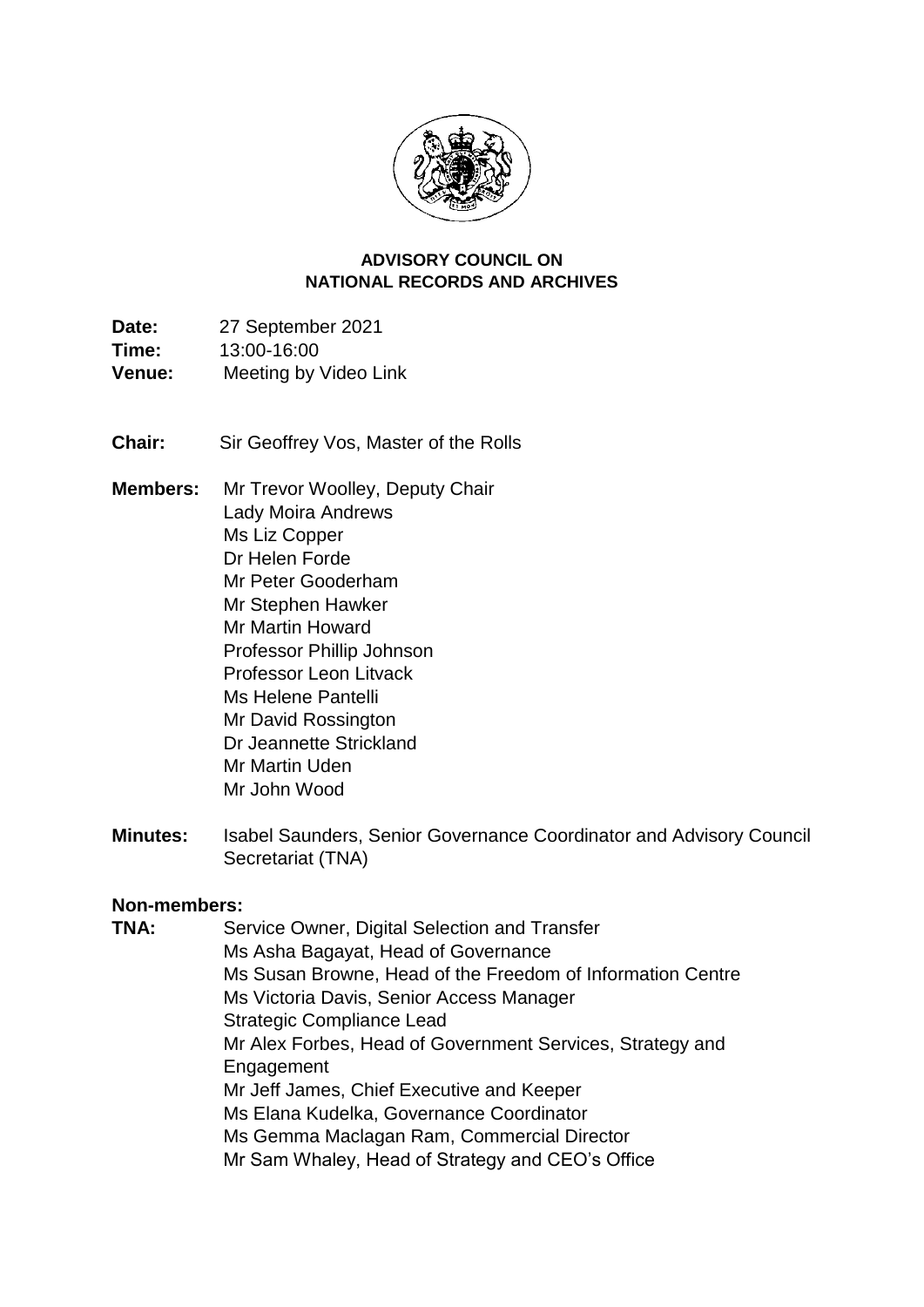**MR's Office:** Mr Terry McGuinness, Office of the Master of the Rolls

### **Departmental**

**Attendees:** Cabinet Office (Item 7)

### **1. Welcome, introductions, apologies and declarations of interest**

- 1.1. The Chair welcomed everyone to the meeting.
- 1.2. There were no apologies for absence.
- 1.3. There were no declarations of interest in relation to the business of the meeting.

### **2. Minutes and matters arising**

### **Minutes of the meeting held on 26 July 2021**

2.1. Subject to amendments proposed by members, the minutes of the meeting held on 26 July 2021 were approved as a correct record.

**ACTION:** The Senior Governance Coordinator to update the minutes with the suggested amendments and upload the public set of minutes to the website.

## **Actions Log**

 possible to progress item 62 now a new minister was in place at DCMS. JJ 2.2. The Action Log was noted, with the Deputy Chair reviewing the action log and noting a proposed amendment for item 64. Members noted it may be confirmed he had raised the issue with the appropriate Deputy Director. The following actions were closed:

Items 9, 13, 14, 20, 21, 23, 24, and 25.

 the items reported at the meeting. **ACTION:** the Senior Governance Coordinator to update the Actions Log with

## **3. Chief Executive Officer's Report**

3.1. The Chief Executive and Keeper introduced his update paper on current issues and ongoing matters.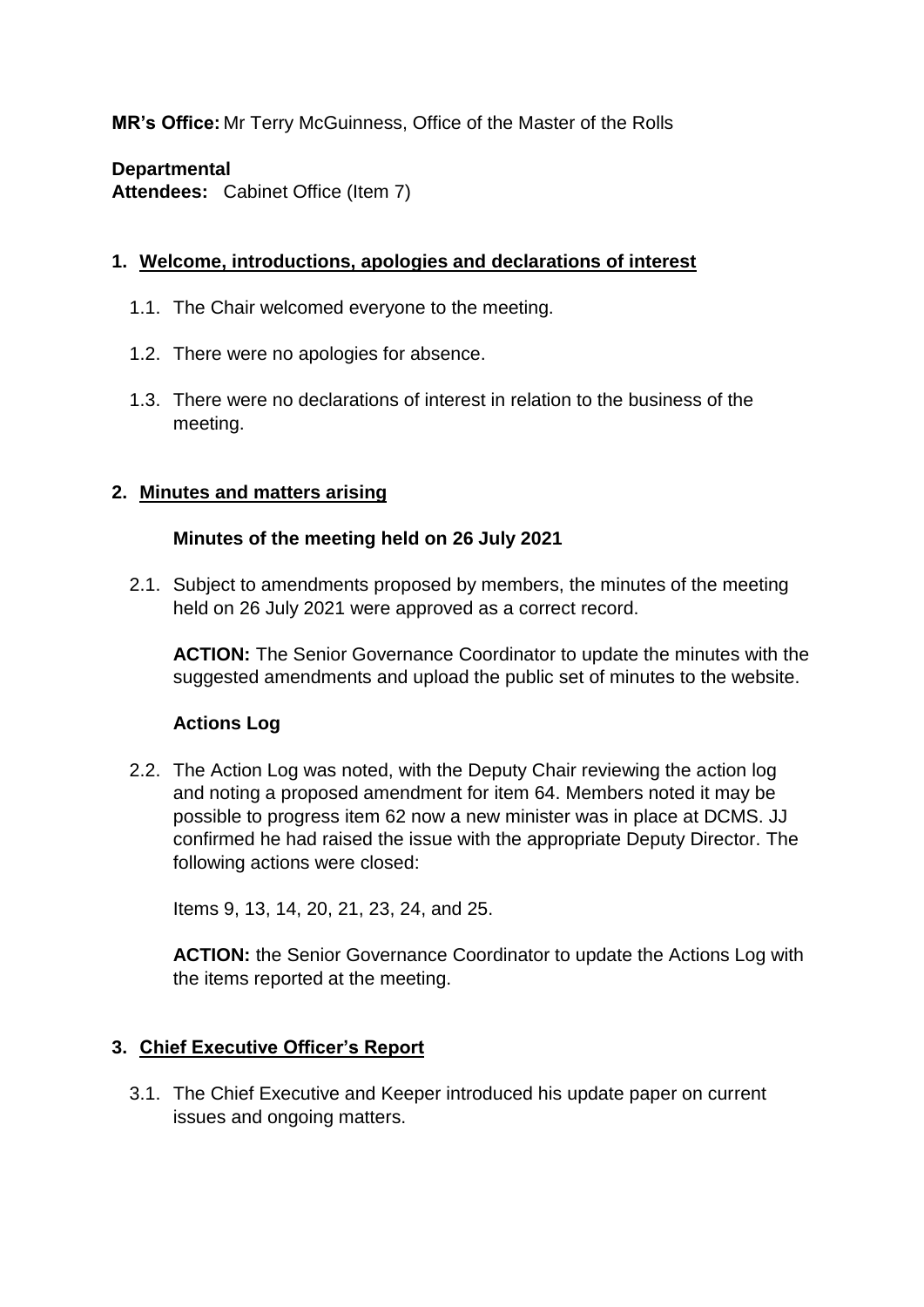- the plan was to use the Transfer Digital Records service to transfer records, and dialogue between judges and clerks. 3.2. Members asked for further details on the court judgements service and how this would affect the relationship between judges and their clerks. JJ noted which would facilitate more efficient transfer but would retain the relationship
- noted that half of all record offices had returned to their pre-pandemic 3.3. Members asked about the reopening of record offices across the country. JJ opening levels. The other half were still operating with a reduced service. The National Archives was taking a supportive and pragmatic approach to these offices, particularly throughout the autumn and winter. JJ also noted he had resumed in-person visits to archive services.

**ACTION:** JJ to supply details of the archives and public record offices opening levels to interested members.

- 3.4. Members asked for further details on the Ministry of Defence (MoD) Service Personnel Records, which was provided.
- Archives was working from a higher baseline than previously expected, due 3.5. Members asked about the spending review. JJ noted The National Archives was cautiously optimistic for the results of the spending review. The National to the results of the 2020 spending review.

### **4. 1921 Census**

4.1. Members of the Council received a briefing on the 1921 census from GMR.

## **5. Transfer Digital Records**

 Programme from the Service Owner for Digital Selection and Transfer. 5.1. Members of the Council received a briefing on the Transfer Digital Records

### **6. Departmental Update Assessment**

6.1. Members of the Council received a briefing by IS on the current level of updates the Advisory Council receives, and requests, from departments.

**DECISION:** To agree the recommendations included in the report to review the Council's guidelines for requesting updates.

 **ACTION:** The Secretariat to convene a meeting of the Governance Working Group.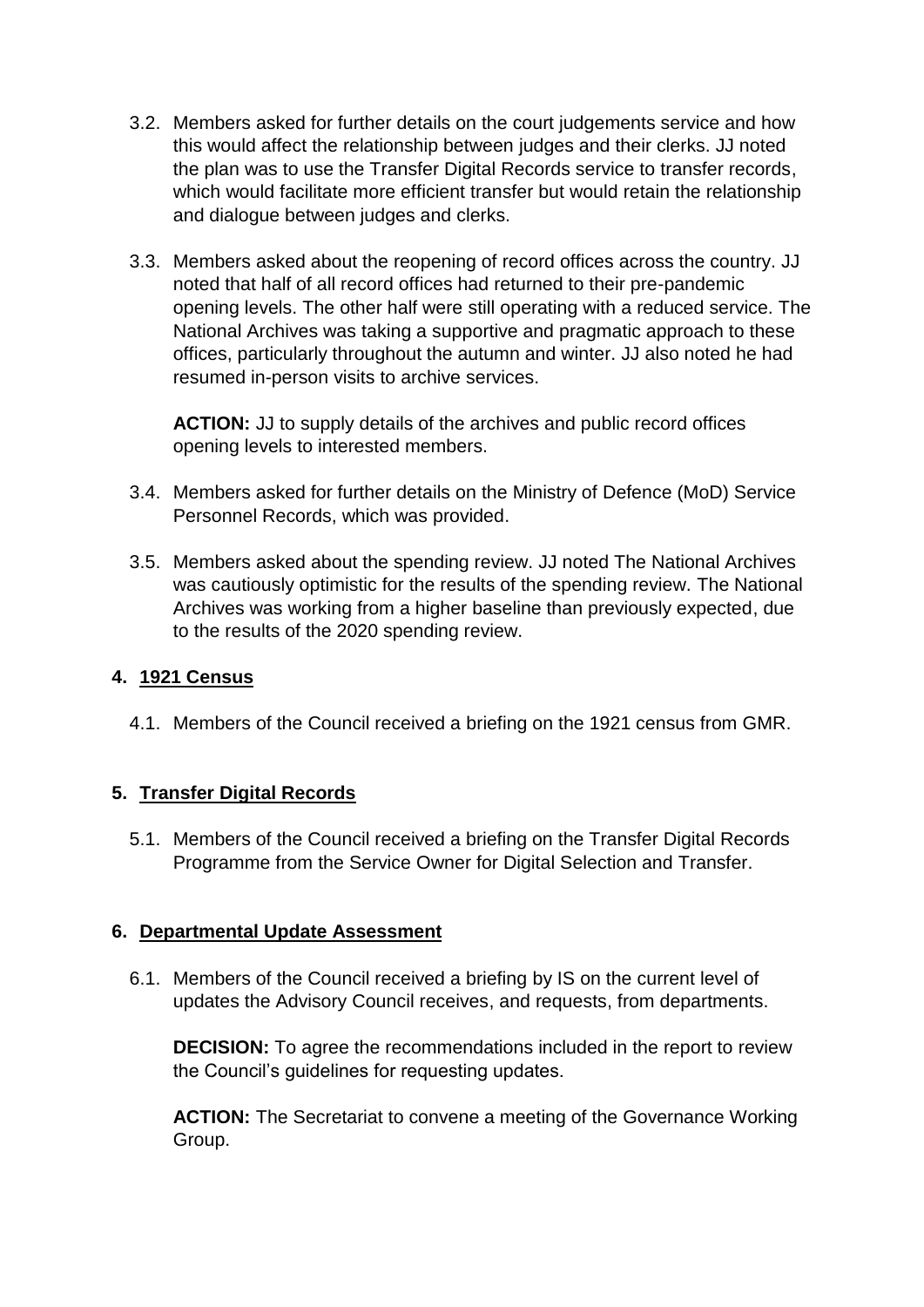# **7. S37**

- 7.1. VD gave a briefing on the status of S37(1)(b) guidance.
- honours policy was raised as a reason for closure the justification needed to provide further detail on the sensitivity of this. 7.2. Members discussed the briefing and guidance. Members agreed that where
- 7.3. VD gave a briefing on the current guidance for justifications for S37(1)(acad).
- further background information on constitutional conventions, following the Constitutional Reform and Governance Act 2010. They also agreed that where an item on the schedules employed S37(1)(ac)(ad) there needed to be more detail in the justification to demonstrate the sensitivities and how this should be considered as part of the public interest test. 7.4. Members discussed the briefing and guidance. Members agreed they needed
- 7.5. Representatives from the Cabinet Office attended to hear the views of the Council on S37. The Master of the Rolls summarised the Council's thoughts on S37 and Cabinet Office representatives were able to respond to this discussion. Cabinet Office emphasised their willingness to work with the Advisory Council to find practical solutions and processes.
- 7.6. The Council thanked representatives of the Cabinet Office for attending.

**ACTION:** The National Archives (VD) to liaise with Cabinet Office on providing further information on constitutional convention and more detailed justifications to qualified S37 entries.

### **8. Any Other Business**

- agreed they would like a balance between in-person and online meetings, 8.1. The Deputy Chair asked for Council members' thoughts on future meeting patterns and the balance between online and in-person meetings. Members and that it would be ideal to have one meeting per year in a central London venue.
- hybrid meetings. The National Archives noted that it was working to find a The Secretariat noted the Governance team was liaising with other committees and groups on the levels of success for hybrid meetings. 8.2. Members also discussed the upcoming November meeting and potential solution to run hybrid meetings; the November meeting might be too soon.